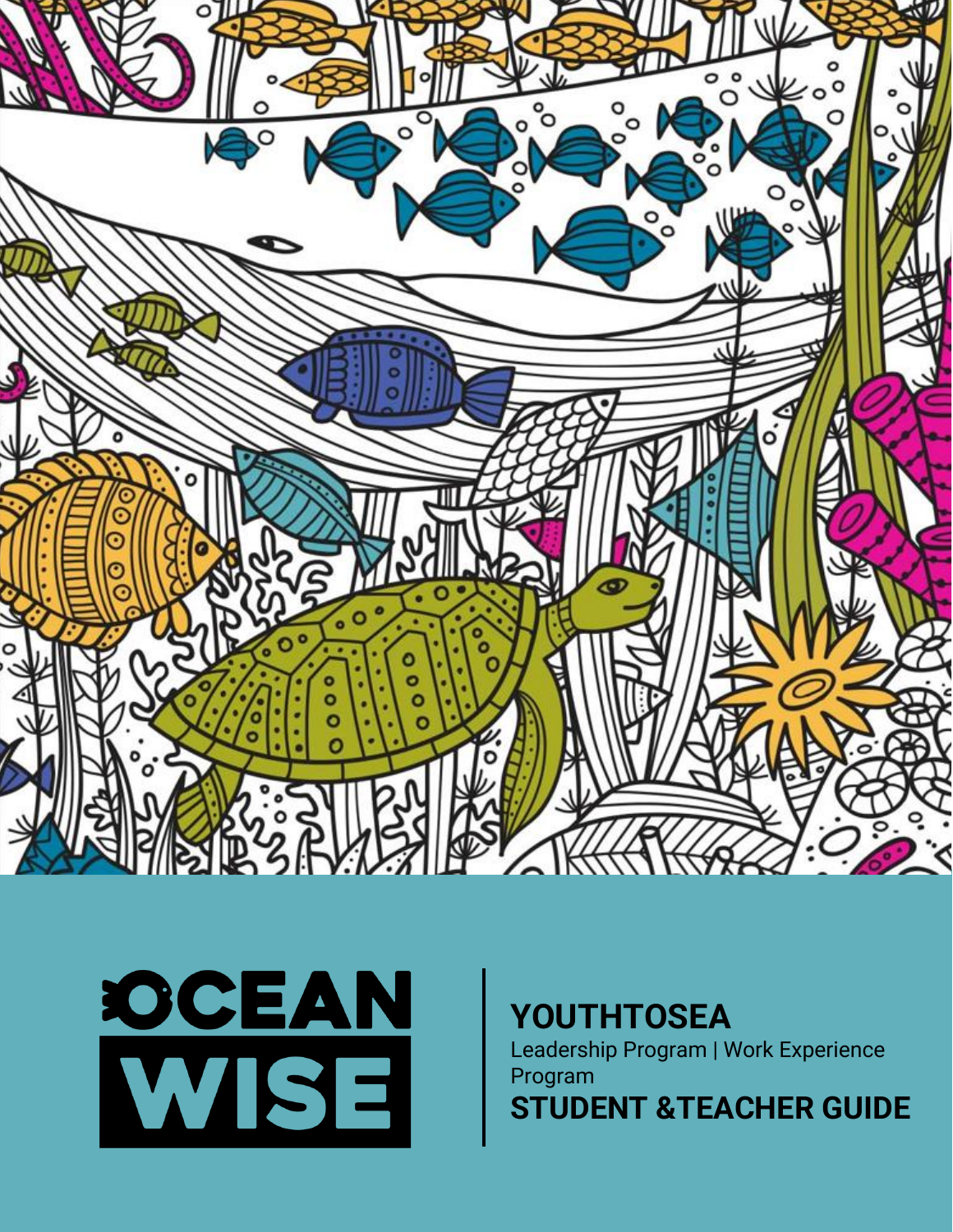

## **OVERVIEW**

At YouthToSea, our mission is to coach youth (ages 15-18) and give them opportunities to develop their problem-solving, critical-thinking and communication skills. By engaging with their local communities through learning journeys, workshops, WEX placements, and ocean service projects, we help equip young people with the skills, tools, and strategies they need to be active decisionmakers in their local, regional, and national communities.

Through this 5-month program youth will engage with their local community to make a connection between themselves, their community, and our oceans. YouthToSea brings together 80 youth from the lower Mainland of Vancouver to provide them with opportunities to develop their ocean conservation knowledge and personal skills.

Students will receive coaching calls with program leaders to support them throughout their time in YouthToSea. By the end of this program the students are expected to have completed 120-service hours that will be logged throughout the 5-months. This is a fully funded program with no cost to program participants.

The 2022 cohort will have our leadership program but also offer 5 WEX Placement streams. This guide outlines the differences between the classic program and the WEX streams as well as offering a guide to what to expect from both programs.

All applications information will be kept up to date on our website at [https://ocean.org/learn](https://ocean.org/learn-explore/youth-programs/youthtosea/)[explore/youth-programs/youthtosea/.](https://ocean.org/learn-explore/youth-programs/youthtosea/) You can also find us on Instagram @youthtosea and @oceanwiseyouth to keep up with youth projects.

The direct link for applications can be found here: [https://forms.office.com/Pages/ResponsePage.aspx?id=sA6VaTqoqkqZ8mrKVavglmgE0xjBhhBNt](https://forms.office.com/Pages/ResponsePage.aspx?id=sA6VaTqoqkqZ8mrKVavglmgE0xjBhhBNtAe9qmLgPItUNUlUQ0hFSzhVWkxEVEFHUlE5UTBOVFY4TiQlQCN0PWcu) [Ae9qmLgPItUNUlUQ0hFSzhVWkxEVEFHUlE5UTBOVFY4TiQlQCN0PWcu](https://forms.office.com/Pages/ResponsePage.aspx?id=sA6VaTqoqkqZ8mrKVavglmgE0xjBhhBNtAe9qmLgPItUNUlUQ0hFSzhVWkxEVEFHUlE5UTBOVFY4TiQlQCN0PWcu)

1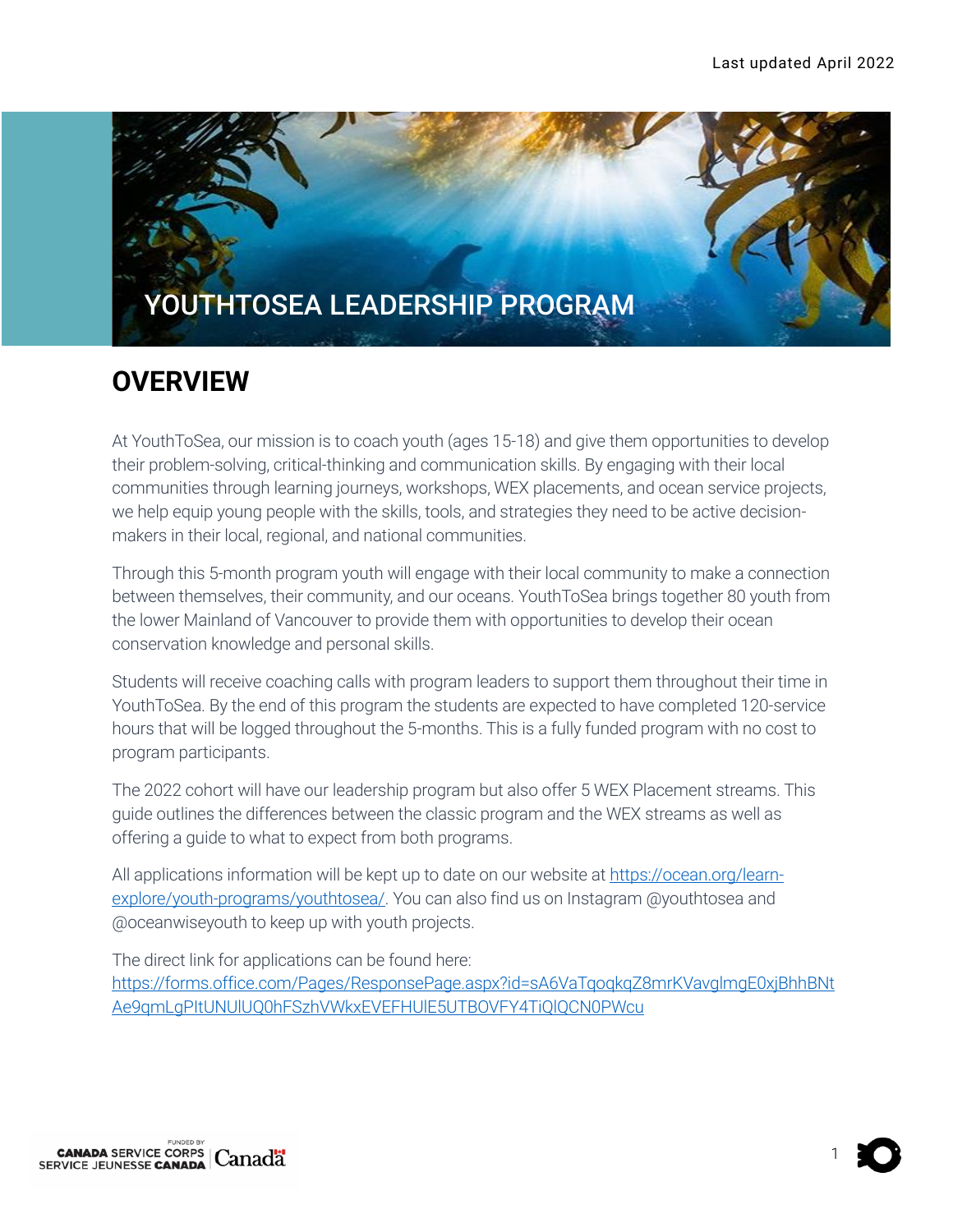#### Key Dates: Mandatory for all programs

- April 12 Applications open
- April 24 Applications close
- May  $2$  Program begins
- May 7 Online Orientation
- May 13-15 Overnight Training Trip @ Camp Jubilee, North Vancouver
- September 25 Final Celebration and Showcase Event
- October 10 Program Finish, Final Evaluations Completed



# **OVERVIEW**

The YouthToSea Leadership Program will bring together 30 youth from the lower mainland to increase their ocean literacy, explore blue economy career paths, develop a culture of service, and increase their employability skills. participants will gain invaluable experience through 3 key aspects of the program: (1) Immersive Learning Journeys (2) Skill Building Workshops, and (3) Ocean Service Projects.

#### Immersive Learning Journeys

Through experiential learning, Learning Journeys provide an opportunity in which youth can gain valuable knowledge and experience in science-based career paths. All Learning Journeys include a reflection component in which youth can express their thoughts and what they learned about during their experiences. All learning journeys are connected to Ocean Wise's conservation strategy pillars: Climate Change, Unsustainable Resource Use and Pollution. Examples of past Learning Journeys include:

- Kayak & Water Sampling: Kayak at Deep Cove and learn how to take water samples and analyze them for common water quality indicators
- Sailing on the Providence Sailboat: Board a 120-year-old sailboat and learn about the many disciplines of oceanography while taking biological samples
- Invasive Plant Pull: In collaboration with various community ecological societies, come learn about the effects of invasive species and their effects on the ecosystem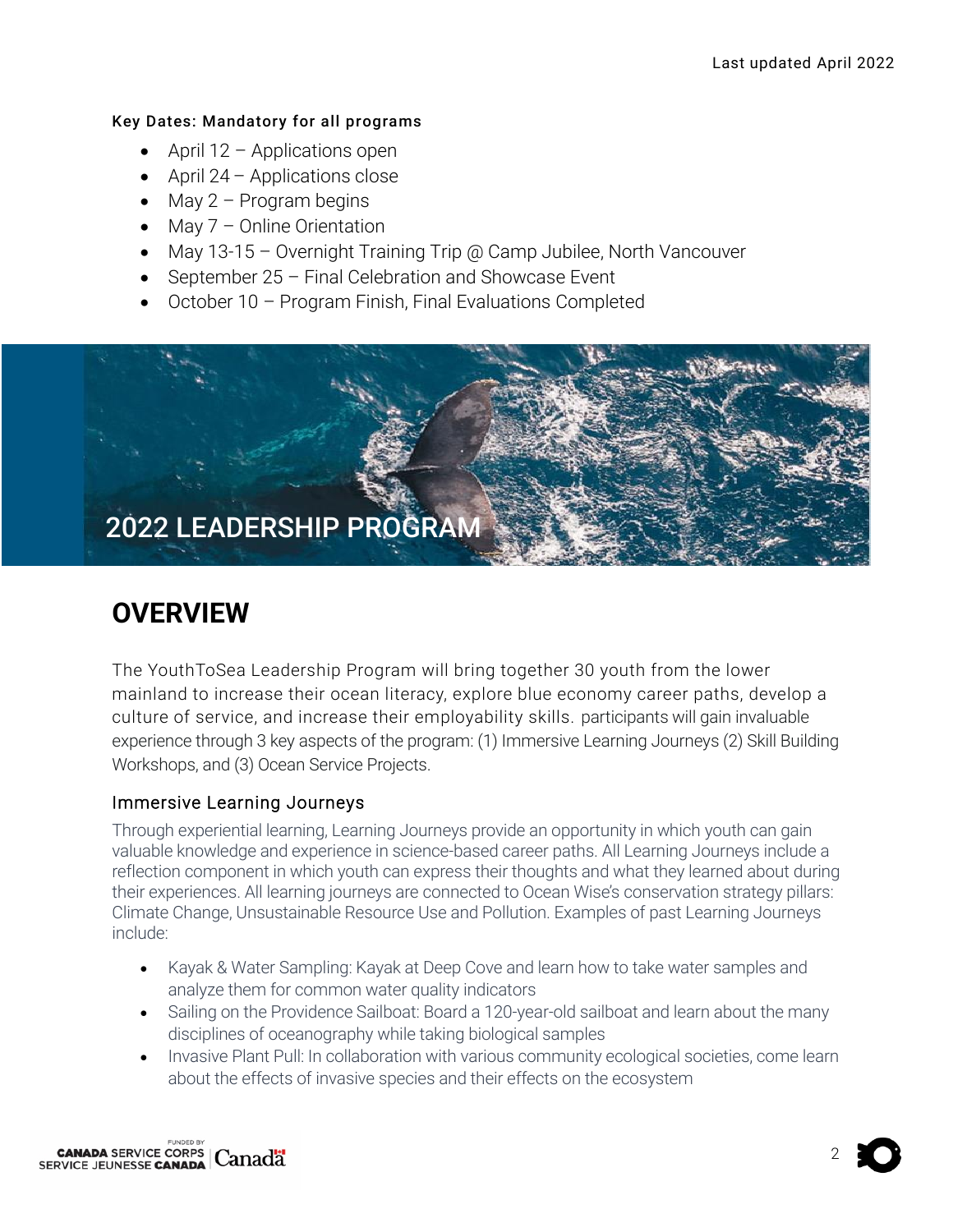• Cheakamus Centre: Learn first-hand about the importance of salmon and wild plants from the perspective of the Skwxwu7mesh nation

#### Skill Building Workshops

YouthToSea hold monthly Workshops focusing on an array of topics. All workshops are designed for participants to build and develop soft skills that can be used in all aspects of life. They also bring a sense of community as well as build on confidence. Experiential learning is key to our program, and we provide hands on activities and games to promote learning. The workshop topics in the past include:

- Action Planning
- Communication & Public Speaking
- Problem Solving & Conflict Resolution
- Resume Building & University Applications
- Government Relations & Writing your MP

#### Ocean Service Projects

As part of this program, we encourage our participants to create their own ocean service project to address a conservation issue they see in their own community. The ocean service project can be whatever the student is interested in and Ocean Wise will provide resources to help with these projects. These include one on one mentorship and access to grant funding as well as connections to community partners to collaborate with. Ocean Service Projects are an opportunity for participants to exude their creativity and to demonstrate their passion towards conservation. Examples of service projects include youth led shoreline cleanups, waste-free workshops, film screenings, facilitating school clubs, replenishing and re-cultivating school gardens and campaigning to make their schools single-use plastic free.

### Key Dates:

I

\*For activities with multiple days students will choose one day to attend . These activities are optional, but highly encouraged

- June 11 World Oceans Day Cleanup
- June 18/19 Kayaking Excursion @ Deep Cove
- July 8 Shoreline Cleanup
- July 14 Action Planning Session
- July 20– Public Speaking Workshop
- July 28/29/30/31 Sailing Excursion @ Horseshoe Bay
- August 8 Shoreline Cleanup
- August 10/11/12 Invasive Species Excursions @ Stanley Park/MacKay Creek
- August 25– Leadership Workshop
- September 1 Resume/University Application Workshop
- September 17/18 Food Forest Excursion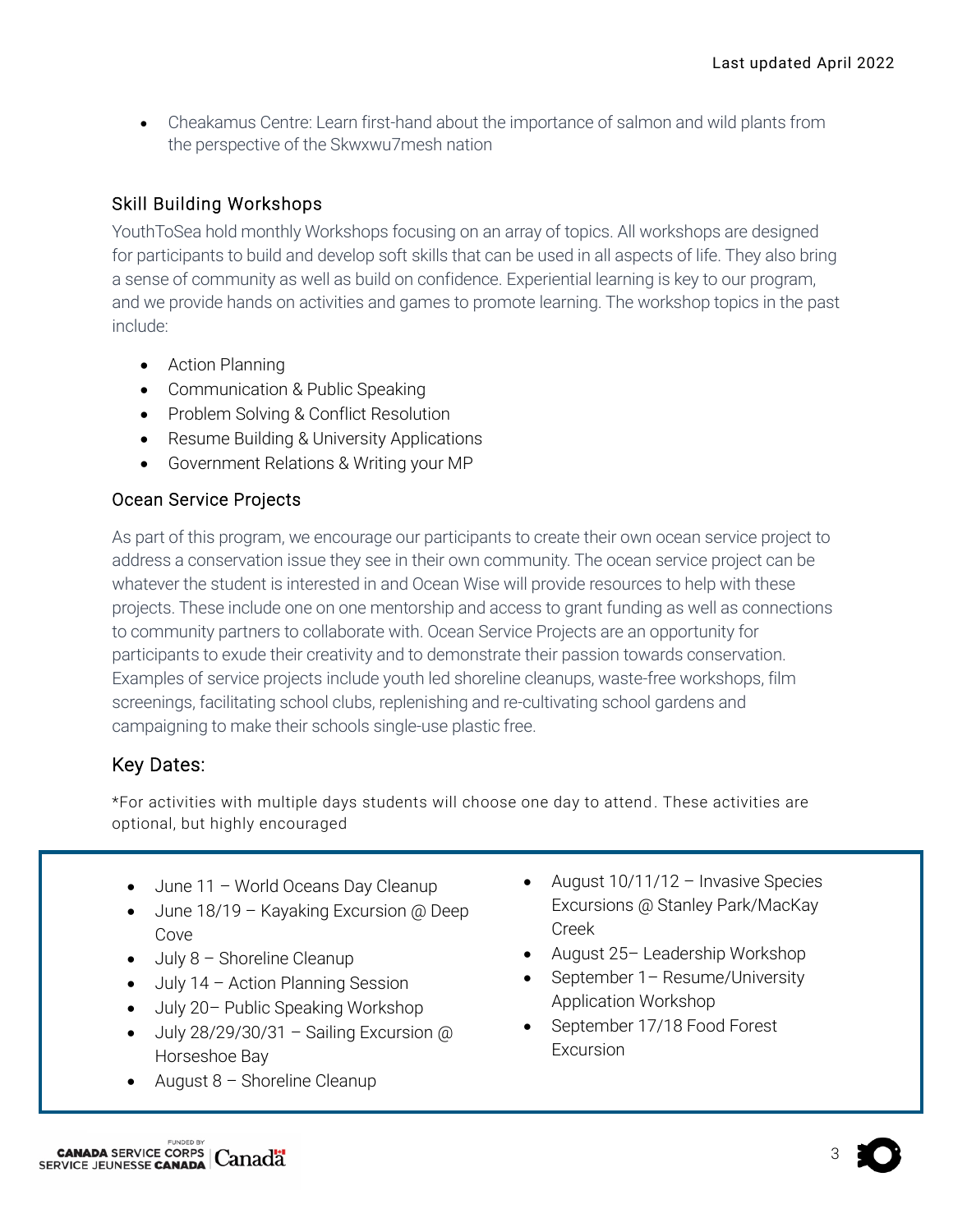

## **OVERVIEW**

In 2022 we are offering the opportunity to do work experience placements (WEX) within YouthToSea. In accordance with the B.C. Ministry of Education requirements, we offer immersive, inspiring, and valuable WEX experience for our participants specialized in science-based career paths. Participants will get one-on-one time with YouthToSea Program Specialist where they can discuss and reflect upon their own career aspirations and performances. YouthToSea will be offering 5 WEX opportunities with 54 total spots available.

Students in the WEX placements will also be a part of YouthToSea Leadership Program, but YouthToSea events outside the dates listed below for each placement are optional activities to take part in and WEX students will not need to complete a personal Ocean Service Project.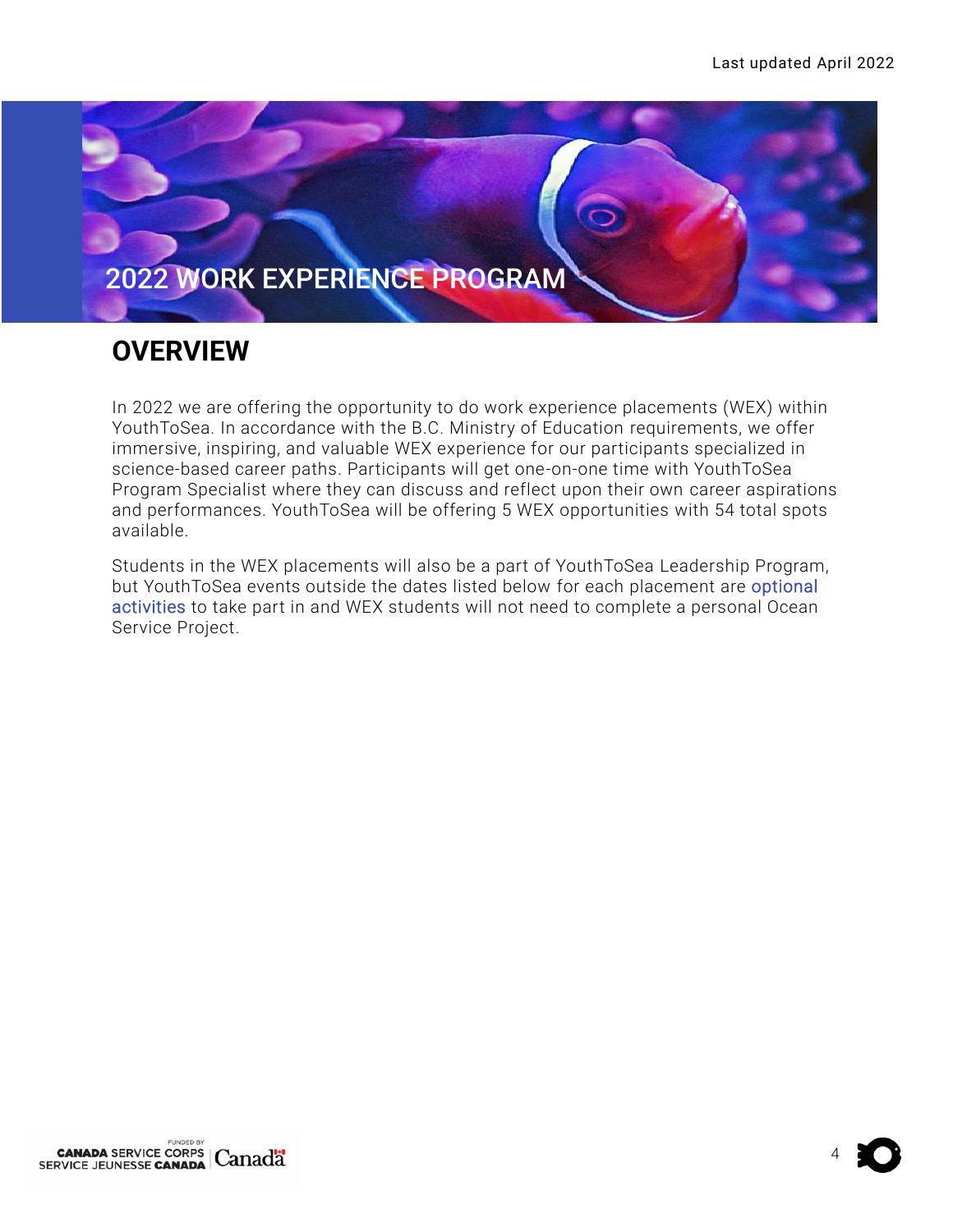## Marine Survey Placement

YouthToSea's Marine Survey Placement will create a team of 12 students to complete an invertebrate monitoring project focused on seastar wasting and invasive species. Students will learn how to set up a research project, conduct environmental surveys and identify a variety of marine invertebrates. Students will complete 120 hours of volunteer work during this placement.

Designed for students interested in biology, zoology, or marine science career tracks. Field locations around Metro Vancouver, Office work at Ocean Wise Headquarters, 440 Cambie Street.



#### Key Dates: All shifts 9:00am – 4:00pm

- $\bullet$  July  $4^{\text{th}}$  In Office Training
- $\bullet$  July 5<sup>th</sup> In Office Project Design
- $\bullet$  July 6<sup>th</sup> Field Training
- $\bullet$  July 7<sup>th</sup> Field Surveys
- $\bullet$  July  $8^{th}$  Field Surveys
- $\bullet$  July 11<sup>th</sup> Field Surveys
- $\bullet$  July 12<sup>th</sup> In Office Data Review
- $\bullet$  July 13<sup>th</sup> Wrap Up & Presenting Scientific Data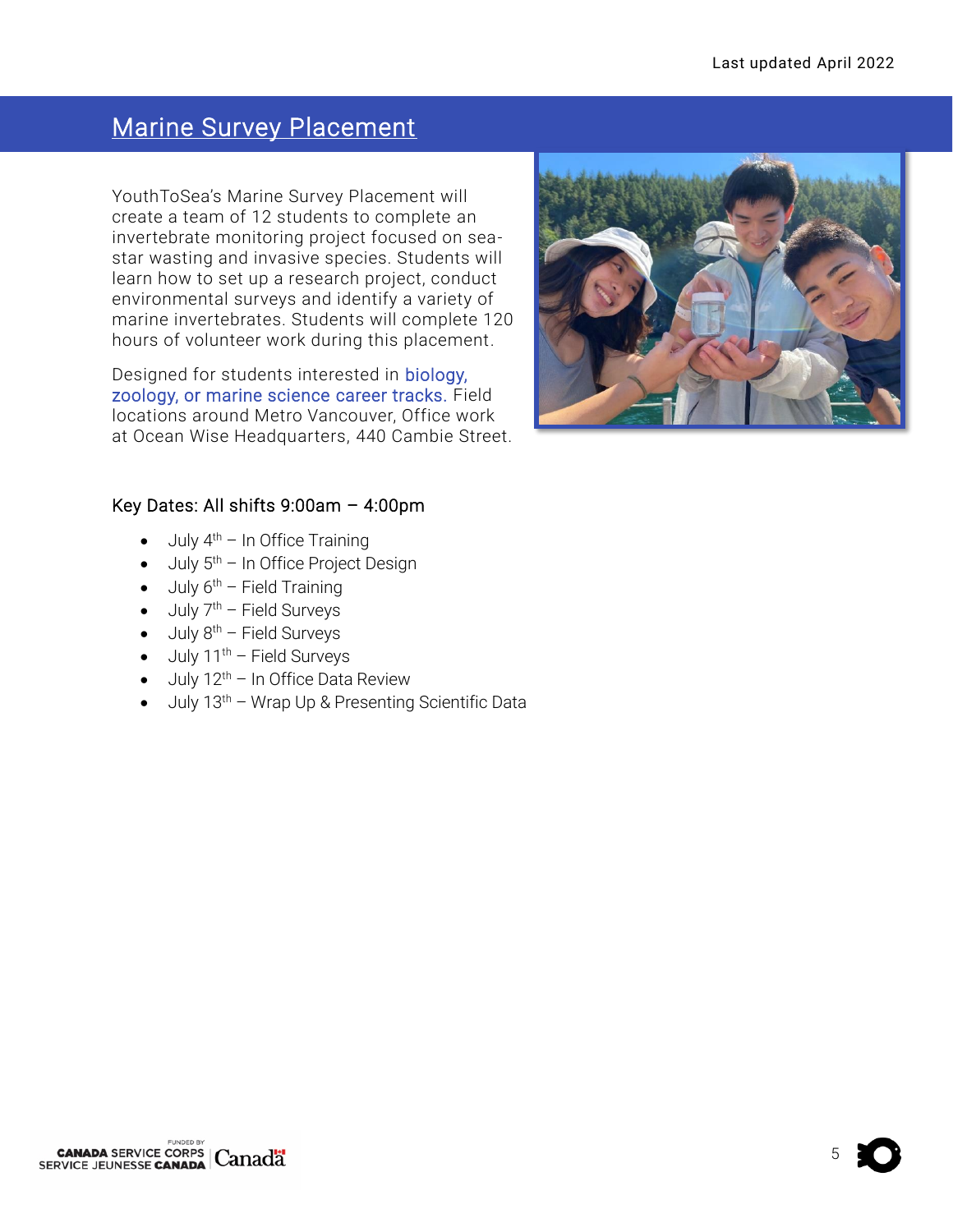## Wetland Survey Placement

YouthToSea's Wetland Survey Placement will give 12 students hands on experience conducting scientific monitoring projects. Students will learn how to set up a research project, conduct environmental surveys and identify a variety of wetland invertebrates, plants, and birds. Students will complete 120 hours of volunteer work during this placement.

Designed for students interested in biology, zoology, or environmental science career tracks. Field locations around Metro Vancouver, Office work at Ocean Wise Headquarters, 440 Cambie Street.

#### Key Dates: All shifts 9:00am – 4:00pm

- August  $15<sup>th</sup>$  In Office Training
- August 16<sup>th</sup> In Office Project Design
- August  $17<sup>th</sup>$  Field Training
- August  $18<sup>th</sup>$  Field Surveys
- August  $19^{th}$  Field Surveys
- August  $22^{nd}$  Field Surveys
- August  $23<sup>rd</sup>$  In Office Data Review
- August  $24^{th}$  Wrap Up & Presenting Scientific Data

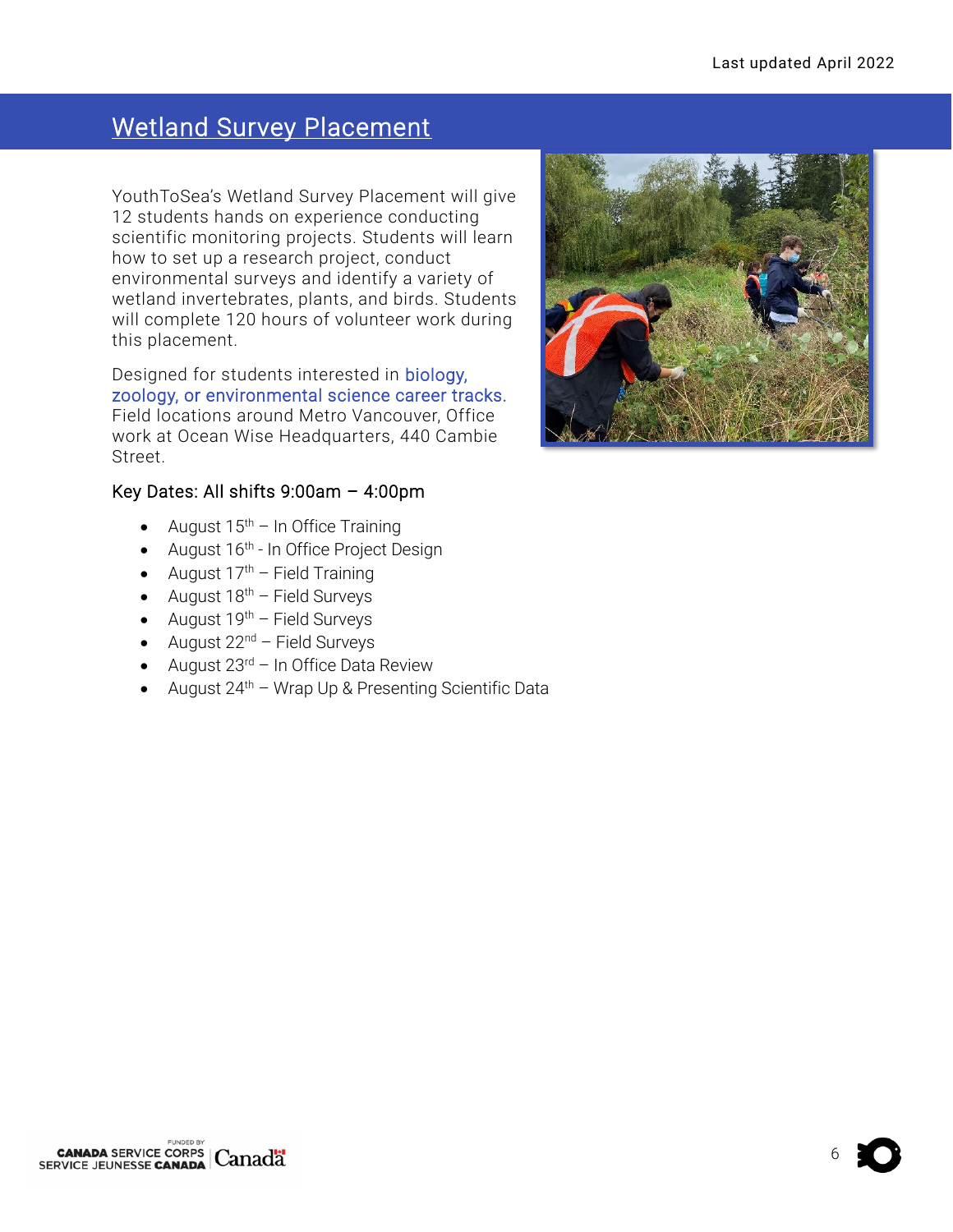### SeaSmart Camps Placement

Sea Smart is an ocean education charity that works to educate, inspire and empower children and youth to take action to protect our oceans. YouthToSea's Sea Smart Camps WEX Placement will give students hands on experience working in an ocean science and education setting. Students will support Camp Educators with running science day camps for elementary school aged children as part of [Sea](https://can01.safelinks.protection.outlook.com/?url=https%3A%2F%2Fseasmartschool.com%2Fsummer-camps&data=04%7C01%7Cmichelle.bienkowski%40ocean.org%7Ce8df2efd048c43ff77cb08da17f17096%7C69950eb0a83a4aaa99f26aca55abe096%7C0%7C0%7C637848623008797442%7CUnknown%7CTWFpbGZsb3d8eyJWIjoiMC4wLjAwMDAiLCJQIjoiV2luMzIiLCJBTiI6Ik1haWwiLCJXVCI6Mn0%3D%7C3000&sdata=%2BEEo5szeXs7MBIAHhpNyggQqn88Dsj1P5TvBjOF266U%3D&reserved=0)  [Smart's summer camps](https://can01.safelinks.protection.outlook.com/?url=https%3A%2F%2Fseasmartschool.com%2Fsummer-camps&data=04%7C01%7Cmichelle.bienkowski%40ocean.org%7Ce8df2efd048c43ff77cb08da17f17096%7C69950eb0a83a4aaa99f26aca55abe096%7C0%7C0%7C637848623008797442%7CUnknown%7CTWFpbGZsb3d8eyJWIjoiMC4wLjAwMDAiLCJQIjoiV2luMzIiLCJBTiI6Ik1haWwiLCJXVCI6Mn0%3D%7C3000&sdata=%2BEEo5szeXs7MBIAHhpNyggQqn88Dsj1P5TvBjOF266U%3D&reserved=0) program. Students will learn group management, facilitation, leadership skills, and gain experience leading educational activities. Students will complete 120 hours of volunteer work during this placement.



Designed for students interested in early childhood education, teaching or environmental science career tracks. Camp locations will be at Kitsilano Beach, Acadia Beach or Trout Lake Park.

#### Key Dates:

Placement A:

- Training Saturday June 25 9:00am 4:00pm @ Kitsilano Beach
- $\bullet$  July 4<sup>th</sup> 8<sup>th</sup>; 8:30am 4:30pm
- July 11<sup>th</sup> 15<sup>th</sup>; 8:30am 4:30pm

Placement B

- Training Saturday June 25 9:00am 4:00pm @ Kitsilano Beach
- July 18<sup>th</sup> 22<sup>nd</sup>; 8:30am 4:30pm
- July 15<sup>th</sup> 29<sup>th</sup>; 8:30am 4:30pm

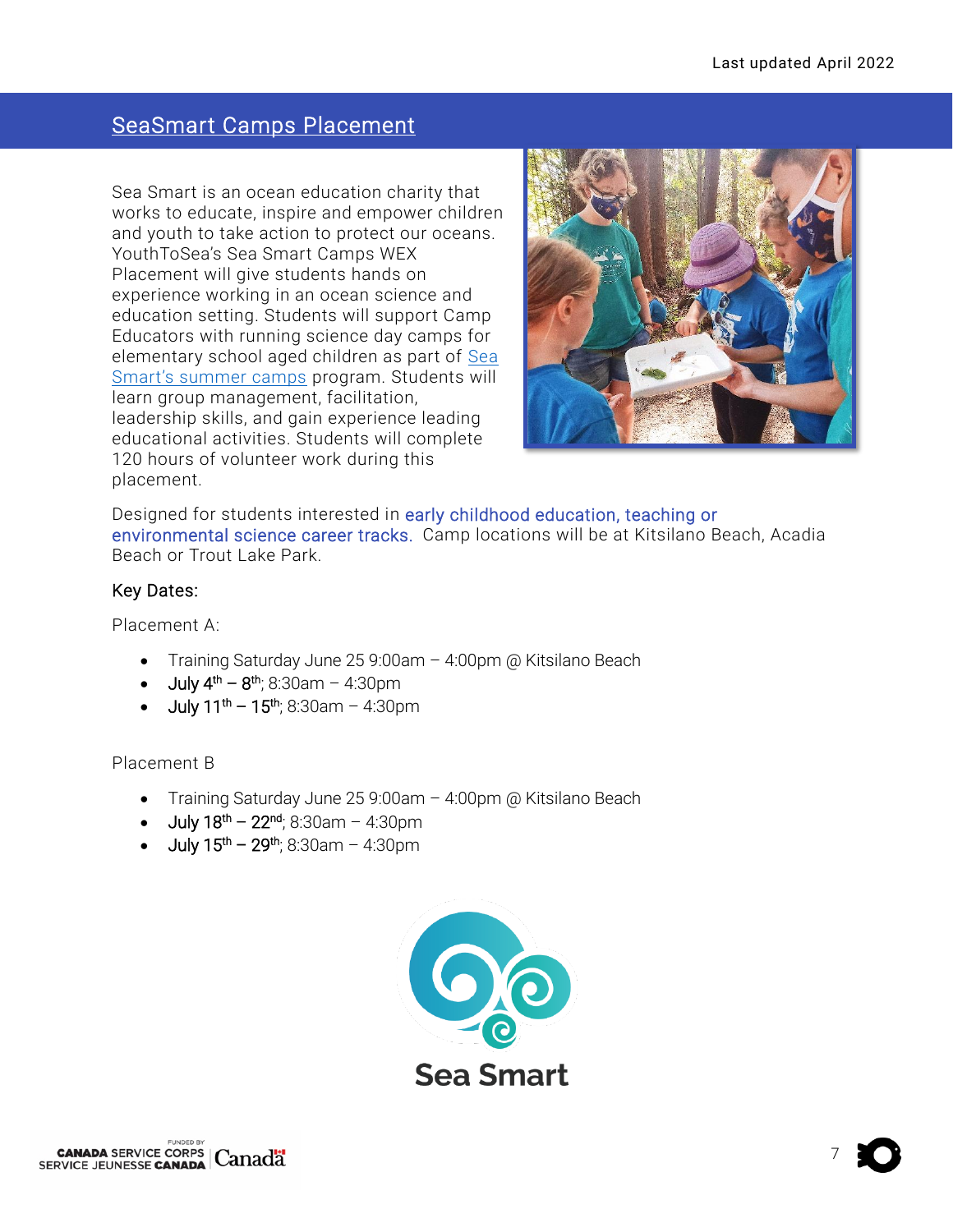## Plastic Research Placement

YouthToSea's Plastic Research Placement will give 10 students hands on experience on working in a non-profit ocean conservation environment. This placement will involve creating a research plan, attending and hosting shoreline cleanups, sorting material to send to plastic shredding facilities and analyzing data to create infographics. Students will have the opportunity to work with Ocean Wise Researchers to learn about research processes, data management. Students will complete 120 hours of volunteer work during this placement.

Designed for students interested in research, project management or environmental science career tracks. Cleanups will take place across Metro Vancouver.



#### Key Dates:

- June  $4^{th}$  Office Training Day
- $\bullet$  June 11<sup>th</sup> World Oceans Day Cleanup
- July  $8<sup>th</sup>$  Cleanup & Data Day
- July 14<sup>th</sup> Cleanup & Pacific Science Enterprise Centre Lab Tour
- August  $8<sup>th</sup>$  Cleanup
- August  $19^{th}$  Cleanup
- August  $24<sup>th</sup>$  Office Wrap Up Day

\*Students will also have to complete some work for this placement on their own time between dates\*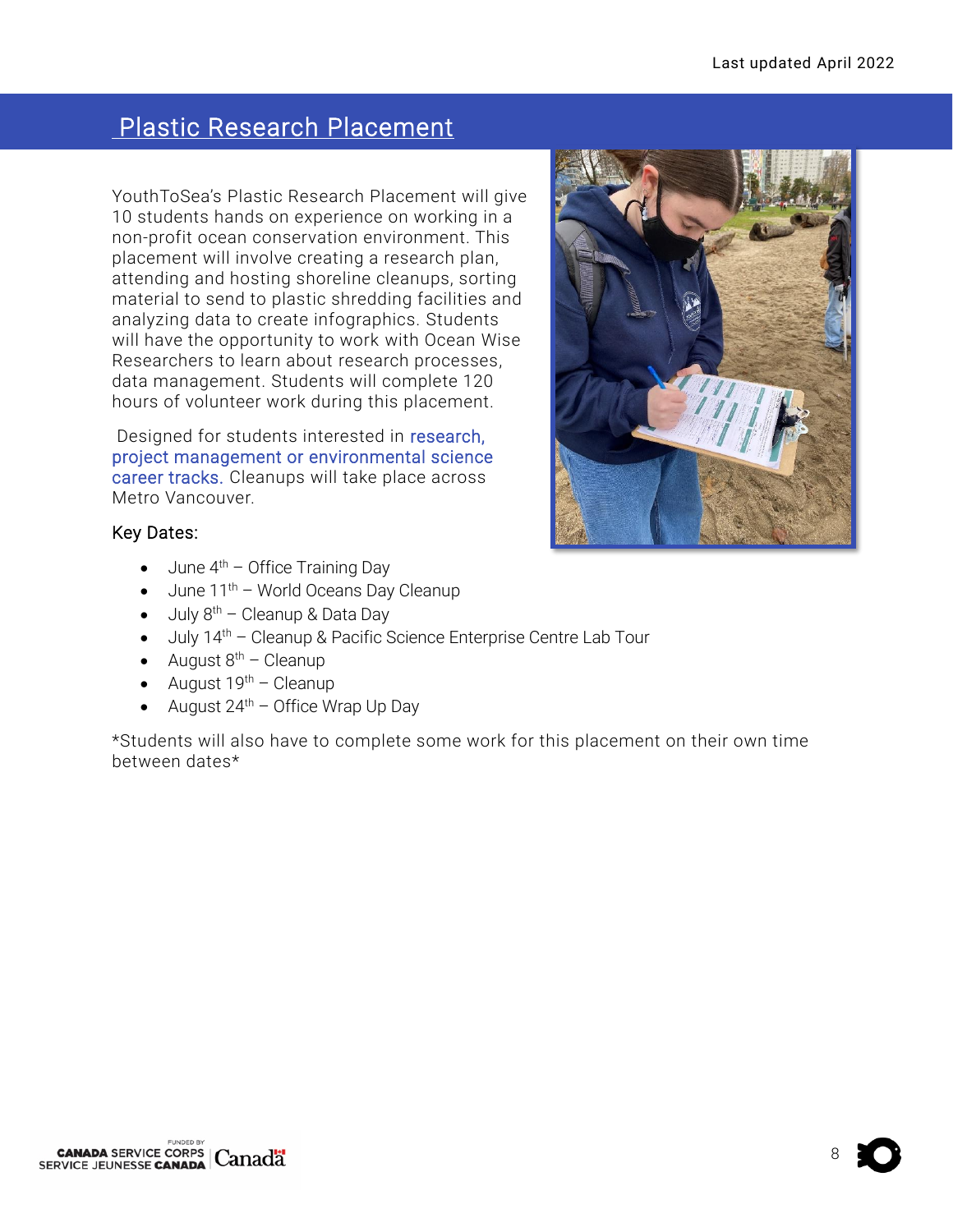### Communications Placement

YouthToSea's Communications Placement will give 4 students hands on experience on with content creation through photography, videography, editing and blog writing. This placement will involve attending YouthToSea events documenting activities and creating posts and materials for our social media accounts and website. Events include a variety of outdoor excursions and workshops. Students will complete 120 hours of volunteer work during this placement.



This placement is designed for students

interested in communications, creative arts, filmmaking, or nature photography career tracks. Excursions take place across Metro Vancouver as well as in the Squamish Valley.

- May  $17<sup>th</sup>$  Communication Training 5:30pm 7:30pm
- May  $26<sup>th</sup>$  Rafting Pre-Trip Meeting 6:00pm 8:00pm
- May  $28^{th}$  White Water Rafting @ Squamish
- $\bullet$  June 11<sup>th</sup> World Oceans Day Cleanup
- $\bullet$  June 18<sup>th</sup> Kayaking Excursion @ Deep Cove
- $\bullet$  July  $8^{th}$  Shoreline Cleanup
- July  $28^{th}$  Sailing Excursion @ Horseshoe Bay
- August  $8^{th}$  Shoreline Cleanup
- August  $10^{th}$  Invasive Species Pull Excursion @ North Vancouver
- September 17th Food Forest Excursion @ Vancouver

\*Outside of these dates' students will work editing and creating content using the photos/films/interviews completed on excursion days\*